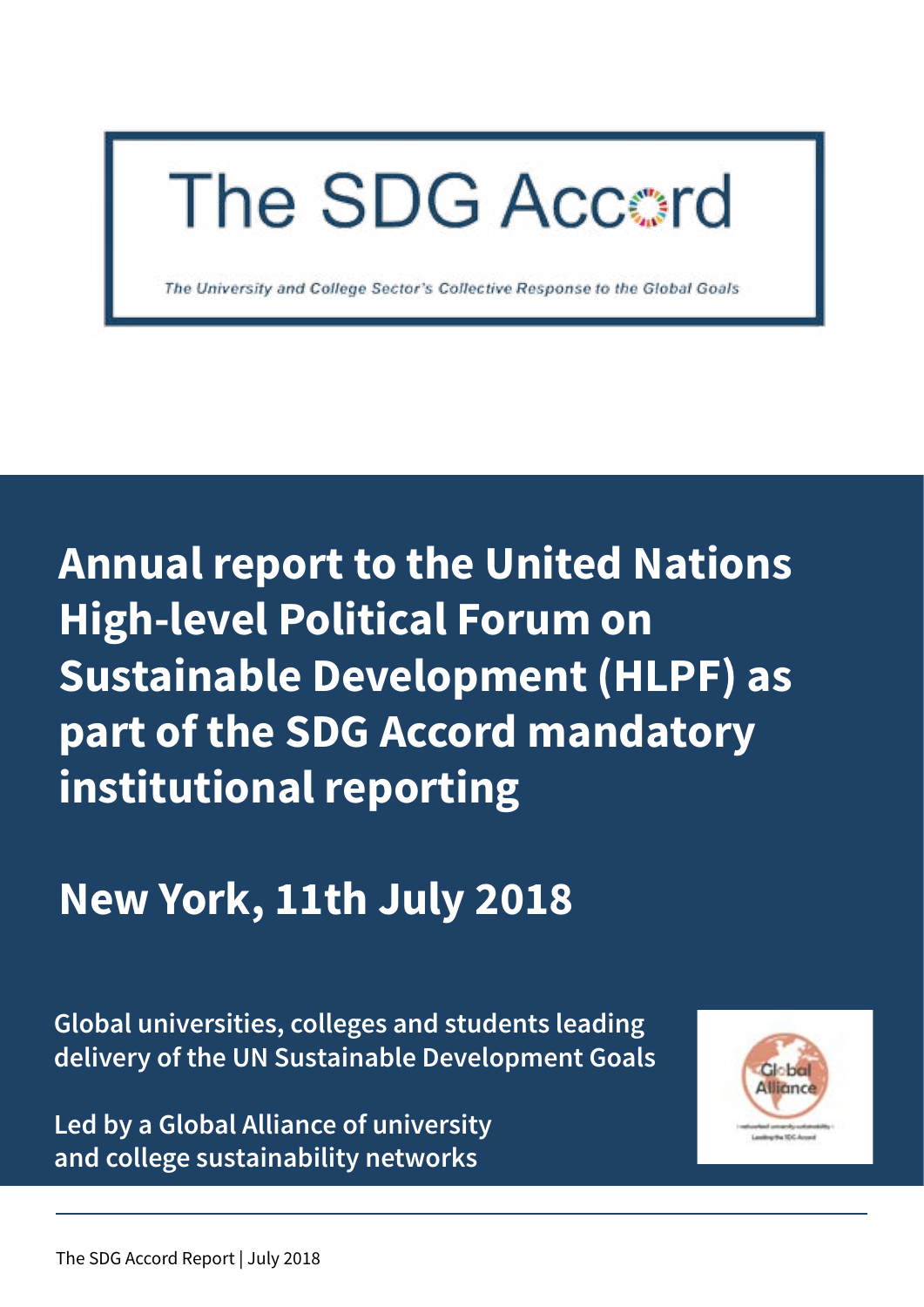## **Global universities and colleges leading delivery of the UN Sustainable Development Goals**

### **"All the SDGs come down to education…" — Malala Yousafzai**

### **Foreword**

The Sustainable Development Goals (SDGs) reflect a powerful global 'Call to Action' and a collective ambition to work together to address the grand challenges of our time.

The SDG Accord was launched by EAUC<sup>1</sup> under a year ago, and reflects a coming together of the world's universities and colleges to deliver against the SDGs. To date, the SDG Accord has attracted some 600 signatories from over 60 countries, with additional endorsement from 75 global education sector networks. The SDG Accord highlights the critical role that further and higher education institutions have in acting across all the goals, and not being limited to Goal 4. What universities and colleges do matters to our shared ambition to create a more equitable and inclusive society, and be responsible custodians of our planet.

Central to the SDG Accord is a unique Global Alliance of the world's higher and further education sustainability networks, coming together in a concerted action, ready to collaborate and empower the sector on its critical journey. Together, we believe that the higher and further education sectors play a key role in enabling the world's 200 million students to emerge as sustainability change-agents. Further, the sector's role in undertaking research and supporting innovation, alongside lifelong learning, underpin a global knowledge-based economy.

Inclusion is at the core of the 2030 Agenda for Sustainable Development with its powerful statement that we will 'leave no one behind'  $2$ . It is here that the SDG Accord champions the contribution every student, graduate, alumni, professor, researcher, teacher, administrator, leader and manager can play. And this local action, connected as a global SDG movement, means that the heads of universities and colleges who sign the SDG Accord on behalf of their institution then move to account publicly on their progress.

This first Report is the result of deep engagement with Accord signatories, and reflects progress and challenges to date on behalf of the sector. Through our partnership with the UN members of the Higher Education Sustainability Initiative<sup>3</sup>, this Report will be presented annually at each UN High Level Political Forum until 2030.

We wish to express our admiration of those pioneering institutions who have led the way in signing up to the SDG Accord. Of these, over half plan to report their SDG progress formally next year, with 80% prioritising engaging students more in their SDG activities. Today's students are tomorrow's leaders and change-agents, and the SDG Accord reflects the recognition of our sector's unique position and responsibility to contribute to the realisation of all the SDGs through research, campuses, education and lifelong learning.

# **Contents**

| <b>Foreword</b>                                                                                                | $\overline{\mathbf{3}}$ |
|----------------------------------------------------------------------------------------------------------------|-------------------------|
| <b>How global is the SDG Accord?</b>                                                                           | 5                       |
| Part I<br><b>Progress report from the heads of universities and</b><br>colleges who have signed the SDG Accord | 6                       |
| Part 2<br><b>Progress report from SDG Accord Endorsing Partners</b>                                            | 12                      |
| Part 3<br><b>Student awareness and interest in the SDGs</b>                                                    | 13                      |
| Part 4<br><b>Recommendations and conclusion</b>                                                                | 14                      |
| <b>SDG Accord Supporters and Endorsing Partners</b>                                                            | 16                      |

#### **SUSTAINABLE** 3 GOOD HEALTH  $1<sup>10</sup>$  POVERTY 2 ZERO  $\mathbf{C}$  $\overline{\mathcal{S}}$  $-\sqrt{\bullet}$ **Á:AA:A 8** DECENT WORK AND **11 SUSTAINABLE CITIE 10 REDUCED 9 INDUSTRY, INNOVATION 7 AFFORDABLE A<br>Clean Enfrey** X  $\left(\frac{1}{x}\right)$ M  $\frac{1}{2}$ **AO 16** PEACE, JUSTIC<br>INSTITUTIONS **17 PARTNERSHIP: 15 LIFE SUSTAINABLE**  $\bigotimes$ **GOALS**

<sup>&#</sup>x27;Enivronmental Association for Universities and Colleges , the UK and Ireland's membership organisation supporting sustainability in Universities and<br>Colleges. <u>www.eauc.org.uk</u> ² [https://news.un.org/en/story/2015/08/505552-ban-hails-un-member-states-agreement-peoples-agenda-end-poverty-promote](https://news.un.org/en/story/2015/08/505552-ban-hails-un-member-states-agreement-peoples-agenda-end-poverty-promote ) 3<https://sustainabledevelopment.un.org/sdinaction/hesi>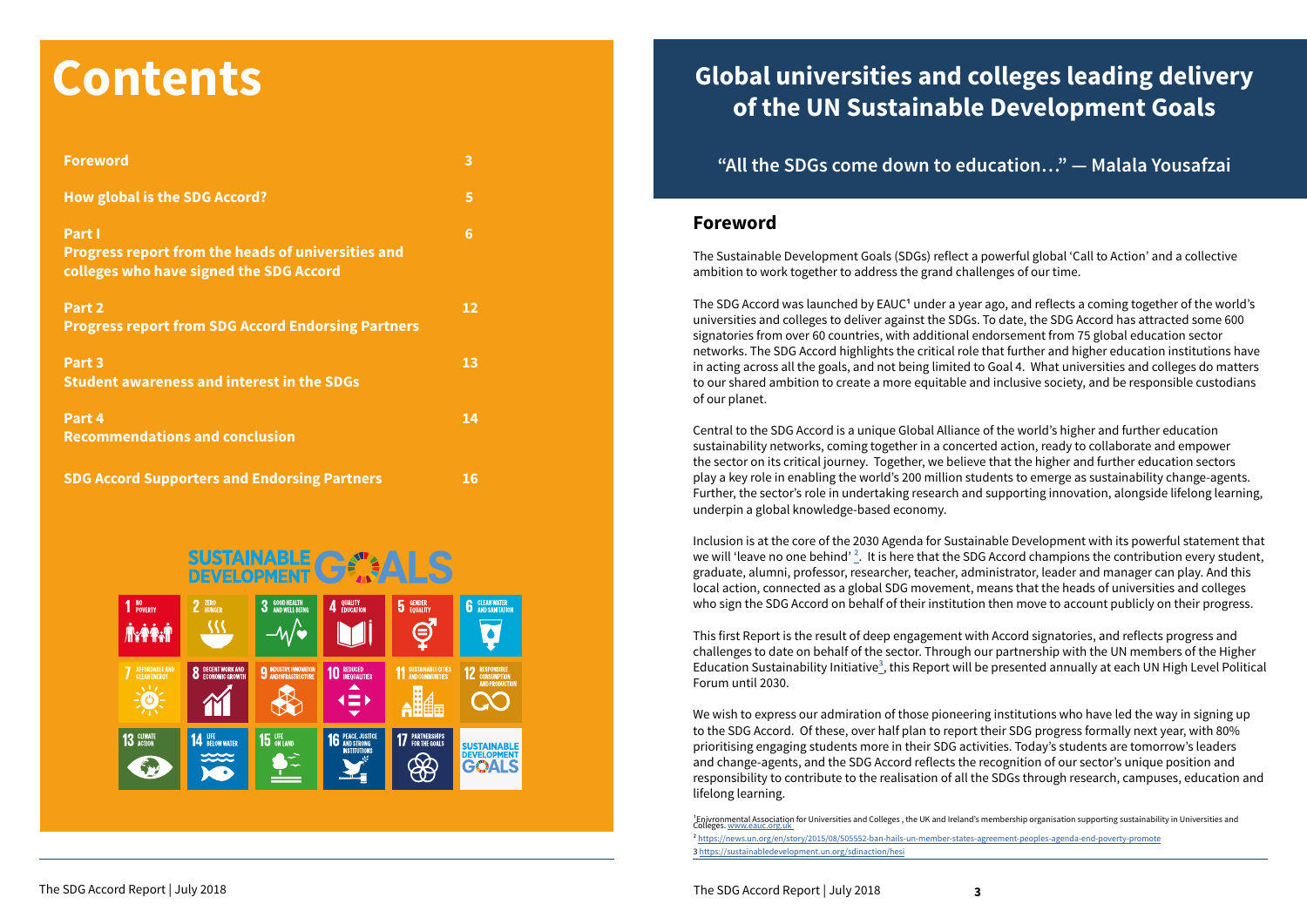### **How global is the SDG Accord?**

There are currently 599 signatories to the SDG Accord across 63 countries.



### *Creating SDG resources* **Case study: UCSI University (Kuala Lumpur Campus), Malaysia SDGs – Is Malaysia Prepared?**

**UCSI University has undertaken a huge initiative to implement SDGs across their campus and local community. Through its three year road map, the university encourages and strategically integrates learning, training and practising of SDGs by empowering them as advocates and change makers. The university provides a platform to share knowledge, resources, and opportunities and also provides a global platform that facilitates networking, learning and sharing of experiences. Some key examples are:**

• In December 2017, UCSI University Sarawak Campus received conditional approval for a Regional Centre of Expertise (RCE) from United Nations University for Kuching region • In March 2018, UCSI University hosted the SDG Conference for the first time with the theme 'SDGs – Is Malaysia Prepared?'

• From April to June 2018, SDGs Secretariat Office, Steering Committee and later Working Committee were formed

• In July 2018, UCSI University will be holding SDG Week for campus community • Launching of an online platform called "My SDG Step" for university staff and students to share stories on how they relate the goals with their daily activities

**Find out more about it here: <http://sdg.ucsiuniversity.edu.my/>**

#### **About the SDG Accord**

The SDG Accord was launched in September 2017. Initiated by the UK and Ireland based Environmental Association for Universities and Colleges (EAUC), the SDG Accord is a collective response to the Sustainable Development Goals (SDGs) from the world's universities and colleges. Led by a Global Alliance of the world's university, college and student sustainability networks, the Accord is a worldwide partnership – representing approximately 64 institutions and reaching 1.28 million students.

The Accord asks signatories to make a commitment to embed the SDGs into their education, research, leadership, operations, administration and engagement activities. Reflecting the "leave no one behind' approach, while anyone in an institution can sign the Accord as an individual, for an institution to formally endorse the Accord it must be signed by the most senior person within that institution, to ensure there is institutional accountability for progress. The Accord is a public declaration of an institution's commitment to sharing and reporting on their progress towards the SDGs – giving rich insight into the actions undertaken by higher and further education and their outcomes in our communities and the world at large.

Universities and colleges occupy a unique societal position – they are powerful influencers of the next generation of leaders, professionals, artists and scholars. They also hold significant financial and cultural assets, and are often the bedrock of strong communities. While the sustainability journey of each institution will reflect their unique context, it is clear that connecting them one to another through the SDG Accord offers the opportunity for scaling of impact. The SDG Accord provides a platform to come together in a movement, to inspire, celebrate and advance the critical role that education has in delivering the SDGs, and present the impact of signatories in a coherent Report for use by the UN, governments, business and wider society.

#### **SDG Signatories**

There are four different types of signatory: institution, individual, supporting organisation and students' organisation. All signatories are encouraged to follow the principles outlined below, but only institutions are required to.

"…as leaders or individual practitioners, academics, students or researchers, we will:

• Align all major efforts with the Sustainable Development Goals, targets and indicators, including through our education, research, leadership, operational and engagement activities;

• Aim to involve members from all key stakeholder groups in this endeavour, including students, academics, professional staff, local communities and other external stakeholders;

• Collaborate across cities, regions, countries and continents with other signatory institutions as part of a collective international response;

• Using our own unique ways, inform, share our learning and account to both local and global communities our progress toward the Sustainable Development Goals;

• Annually report to the UN High Level Political Forum 'how does my institution contribute to the Goals and what more can we do'."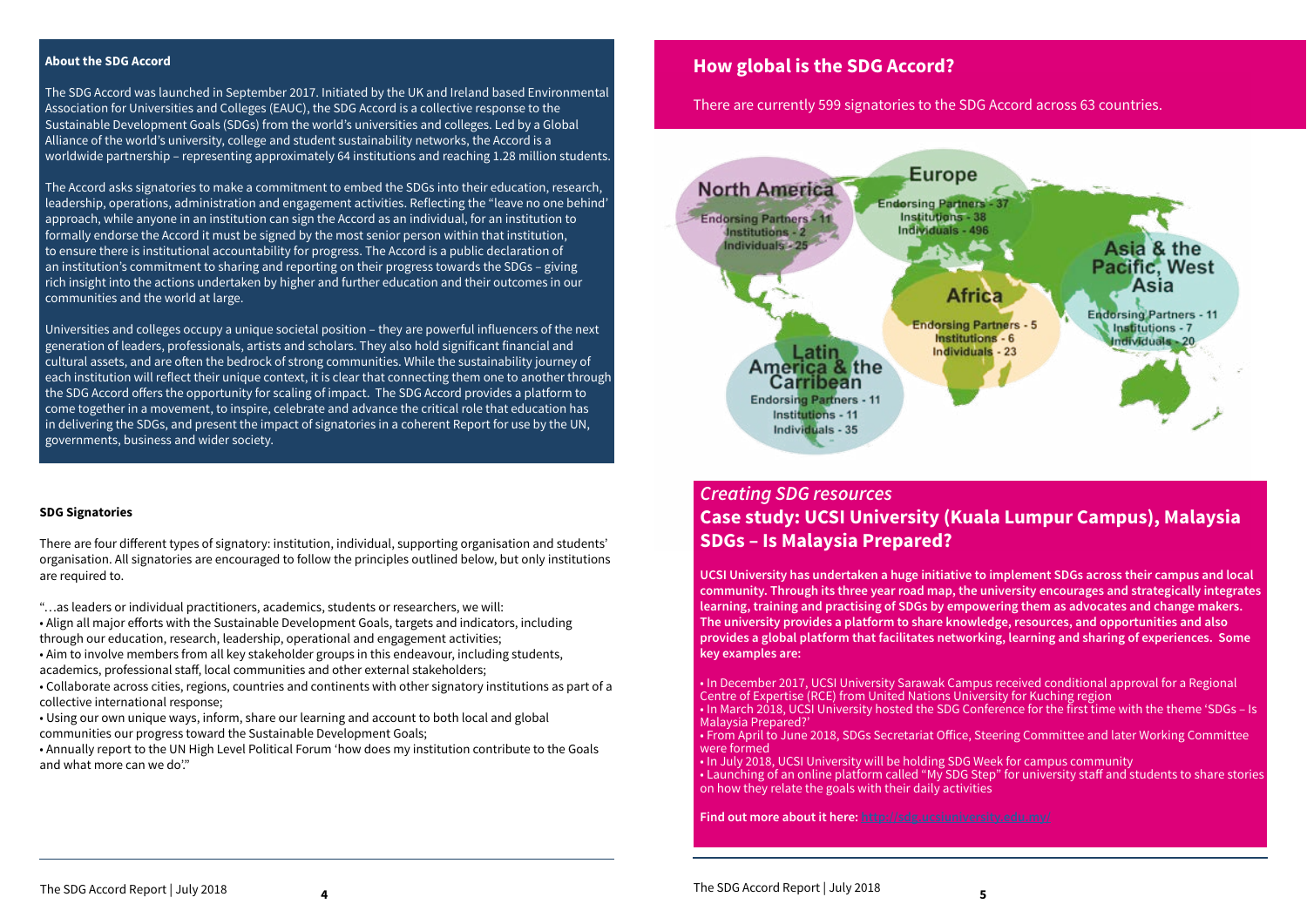### *Part I*  **Progress report from the heads of universities and colleges who have signed the SDG Accord**

#### **Methodology**

We asked the 64 SDG Accord institutional signatories from across the world to report on their work with the SDGs between the 20th April and 25th June 2018. Of those asked, 37 institutions submitted reports. Institutions were spread across 11 countries, with those in the United Kingdom making up two thirds. The survey required sign -off from the most senior member of staff i.e. President, Vice-Chancellor, Rector or Principal. Submitting institutions were all higher and further education institutions, but with great variety in size and scope. Those undertaking the reporting were encouraged to consult holistically across their institution to capture report data.

This is an annual reporting process and will feed in directly to the UN High Level Political Forum each year.

#### **Summary findings**

This is the inaugural reporting year and it is clear that most institutions are at early stages with the SDGs, with a few pathfinding institutions leading the way.

#### **Key findings:**

• Just under two thirds (62%) said their institutions commitment to the SDGs was either Good or Very Good

- However, only a quarter (24%) formally report on their SDG work
- Of those that do not yet formally report on the SDGs, over half (51%) plan to next year

• Nearly three quarters (72%) can supply informal evidence of the work they are doing towards the SDGs • The SDGs that these institutions have committed to the most at this stage are Education (Goal 4),

> **66** We have much to offer in contributing to the Goals by providing education, working with business **66** We have much to offer in contributing to the Goals by providing education, working with business *and enterprise, the impact of our research, and through promoting health and wellbeing in the communities with which we work. We have put in place a new framework which will channel and measure our current efforts in order to develop them further, feed into the SDGs and related*

Gender Equality (Goal 5) and Climate Action (Goal 13). On the other end of the scale, the Goals mostly likely not to have been addressed yet were Life Below Water (Goal 14) and Zero Hunger (Goal 2)

• The most common areas in which institutions had started to embed the SDGs were teaching and curriculum and engagement activities, while the least likely area for the SDGS to be embedded was in research

• In the next 1-2 years, the most commonly outlined step for institutions to take was to engage students with the SDGs

• By far, the biggest challenge to engaging with the SDGs which institutions reported was a lack of staff capacity.

### *Part I*  **Progress report from the heads of universities and colleges who have signed the SDG Accord**

#### **Current Reporting**

Very few institutions stated that they formally reported on the SDGs. This matches with much of the feedback we receive in which institutions express that they are currently overburdened with reporting in the education arena, and there is little coherence in the vying performance improvement tools, quality standards and reporting accreditations.

*challenges, and achieve greater impact.* **"** Coventry University, UK, Vice-Chancellor, Professor John Latham. SDG Accord Signatory

### **Q6.) How would you describe your institutions overall committment to the SDGs?**

 **Question from The SDG Accord: Reporting 2018 Survey**



#### **Progress on Individual Goals**

To gain more detail about the Goals individually, we asked institutions to describe their commitment to each of the SDGs. Encouragingly, the Goal that the most institutions rated themselves as excellent on, was Goal 4: Education. The second Goals most likely to be committed to were Gender Equality (Goal 5) and Climate Action (Goal 13) both with 70% rating themselves as Very Good or Excellent. On the other end of the scale, the Goal least likely to have been addressed yet was Life Below Water, with a third (32%) stating they had not addressed it yet. On the whole though, just under three quarters of reporting institutions had made a start on addressing all of the Goals - highlighting their recognition that they have a role to play in all of the Goals, not just Goal 4. See next page for graph.

### *Promoting in research* **Case Study: University of Aalto, Finland**

#### **Embedding the SDGs in research**

In 2017, Aalto University launched the Aalto Sustainability Hub to bring together researchers of various fields and promote sustainability throughout the university's operations. The SDGs are a core element of this work, and the university has started to track the embedding of sustainable development in research and publications. In 2017, sustainable development was the topic of 12% of all publications at Aalto.

Find out more here: [www.aalto.fi/sustainability](http://www.aalto.fi/sustainability)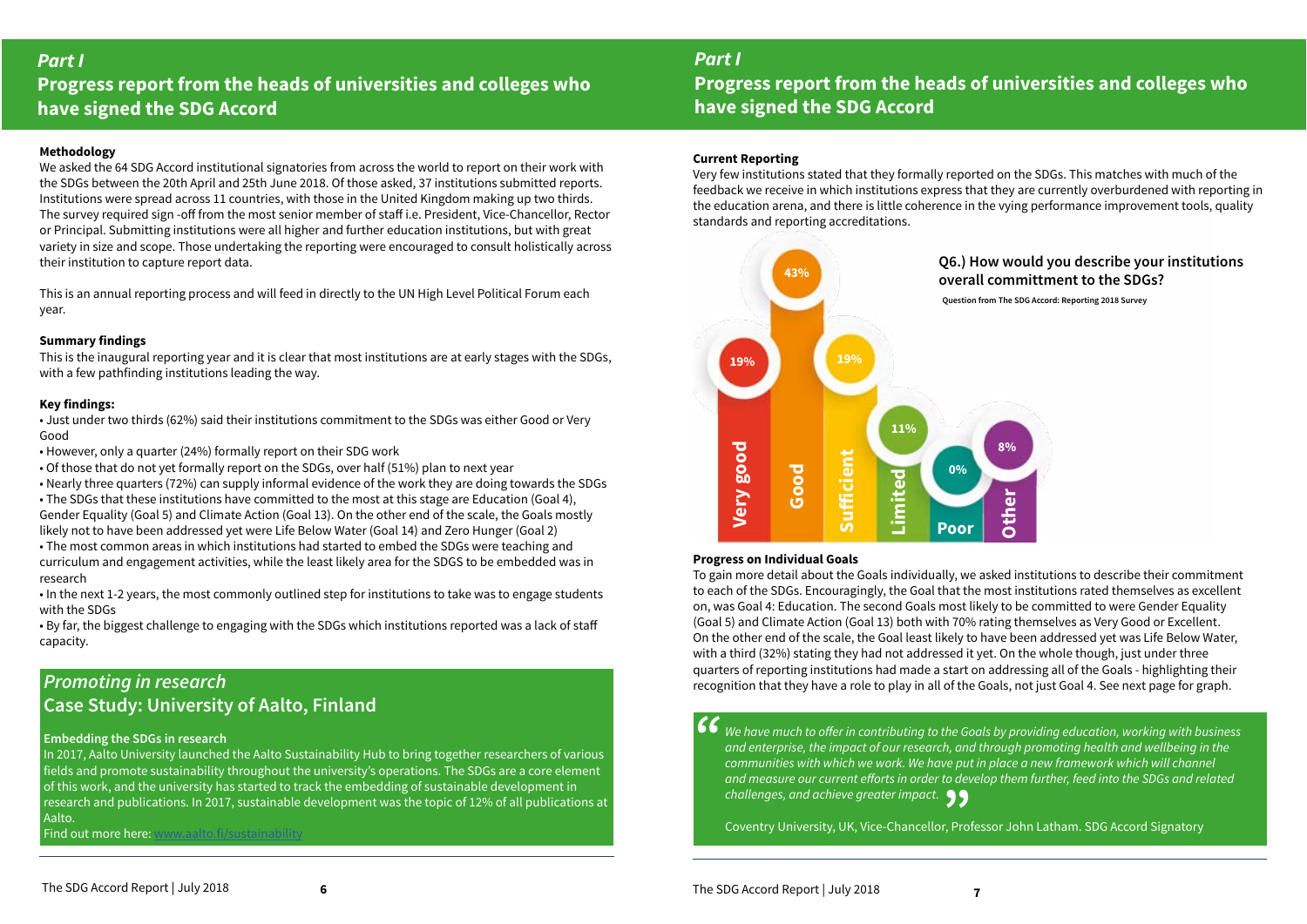### *Part I*  **Progress report from the heads of universities and colleges who have signed the SDG Accord**

### *Part I*

### **Progress report from the heads of universities and colleges who have signed the SDG Accord**

### **Current reporting cont.**

However, over three quarters of the institutions who reported on the SDG Accord provided informal evidence to support the work they do on the SDGs. The type of evidence submitted includes overarching sustainability reports with implications of SDG work, websites with SDG orientated initiatives and various sustainability frameworks, i.e. Sustainability Leadership Scorecard which maps against the SDGs, and STARS which plans to.

There is huge promise on the reporting front too, with just over half (51%) saying next year they plan to formally report. The SDG Accord looks to be a serious driver for this reporting, and the engagement and discussion the reporting prompts within institutions is fundamental to encouraging deeper engagement with the SDGs. Consequently, many other mapping and accreditation tools are now being pushed to incorporate mapping of the SDGs as well.

> **Q8.) Do you formally report on your SDG work?**





**Questions from The SDG Accord: Reporting 2018 Survey**

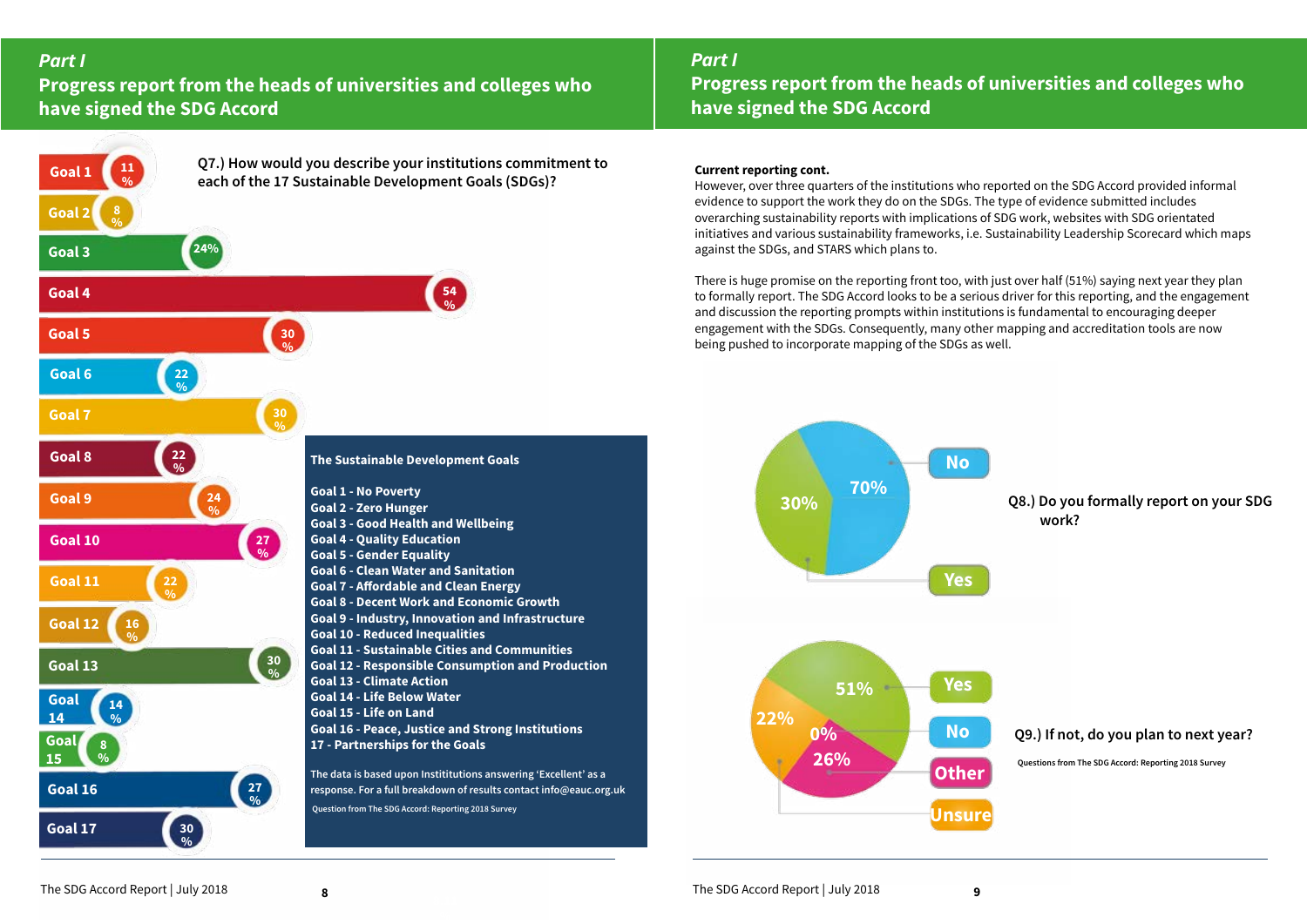### *Part I*  **Progress report from the heads of universities and colleges who have signed the SDG Accord**



### *Part I*  **Progress report from the heads of universities and colleges who have signed the SDG Accord**

### *Engaging with students* **Case study: University of Gloucestershire, United Kingdom**

### **[Student-led global goals festival pop-up](https://www.youtube.com/watch?v=bwrLHbceTeA )**

Events Management and Performing Arts students at the University of Gloucestershire delivered a pop-up event exploring the Sustainable Development Goals as part of Cheltenham Jazz Festival. The event recorded over 800 interactions with visitors, including many families, and over 250 children completing the experience. Students working in teams developed unique interactive pop-ups, choosing 7 of the 17 Global Goals to provide an integrated journey through sustainability ideas and practice. The journey involved fun activities such as arts and crafts, mini golf, planting, an immersive ocean plastics experience, and a treasure trail. Children were given 'passports' and encouraged to collect stamps by visiting each of the pop-up activities to gain rewards. This engagement activity simultaneously improved awareness of the SDGs in the university students as well as the wider community.

**Find out more here:** 

The second thing institutions were most likely to do next was to collaborate with other institutions on the SDGs. This highlights the importance of the SDG Accord as a platform for institutions to share learning and discuss progress, and the value of the work of the different networks represented in the Global Alliance in supporting collaboration both nationally and internationally.

The third most likely step was: 'We plan to discuss the SDGs at an executive level'. Over 70% of institutions stated this, showing the importance placed on having senior buy-in and top-down leadership as well. It was commonly reported that the SDG Accord has been a driver for deepening senior-level engagement with sustainability issues, and thus progress on the SDGs within the institution as a whole.

### **Challenges**

By far, the biggest challenge institutions reported was a lack of staff capacity, with 65% reporting this as an issue. The second biggest issue was a lack of resources. These are common concerns for sustainability leads within further and higher education institutions when asked about challenges within their roles. When given an opportunity to explain this in the context of the SDG Reporting, many said they lacked a framework for the SDGs which proved problematic, and that they struggled to integrate the SDGs into what they were already doing, which would be the most viable route in for them.

#### **Next Steps for Institutions**

Over 80% of respondents said the next thing they were planning to do on the SDGs was to engage students more. This reflects the understanding that educators are in a unique position to influence the next generation on sustainable development, and they are taking this responsibility seriously by prioritising it. It also shows recognition that the 'bottom upwards' approach can be effective in driving change.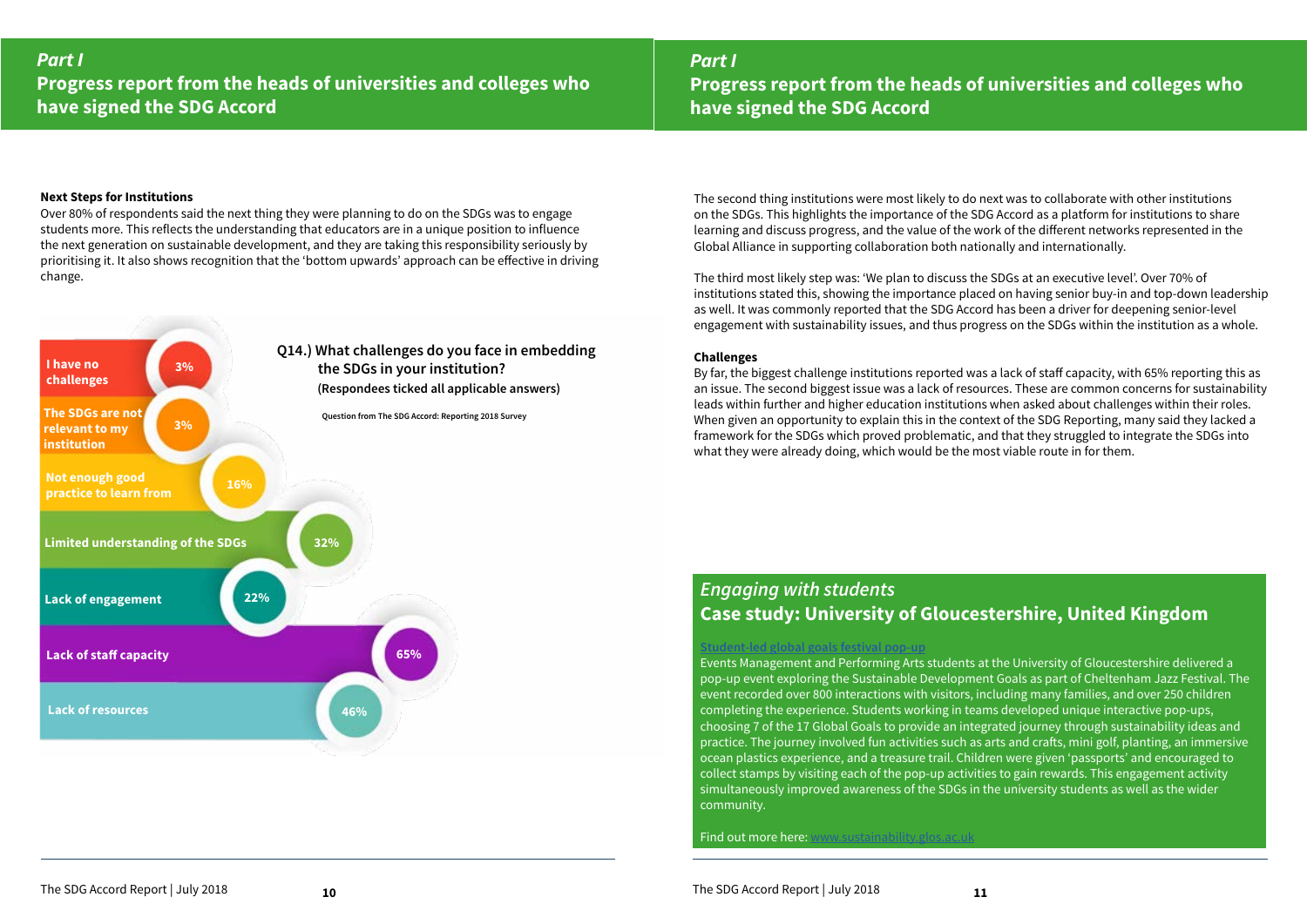### *Embedding the SDGs in the curriculum* **Case Study: University of Kent, United Kingdom**

**'FutureProof' - A consistent, valuable and flexible culture change project**

FutureProof is an initiative that looks at how staff and students can help deliver a University of the future. By challenging each department to review their impacts against the United Nations Sustainable Development Goals, FutureProof aims to inspire individuals, departments and the whole University community to take action in ensuring that their estate, curriculum and students are ready for the future. FutureProof provides a mechanism for embedding sustainability into Departmental/University objectives; supports existing goals; and provides solutions to current higher education challenges.

Find out more about it here: [https://www.kent.ac.uk/estates/sustainability/futureproof/index.html](https://www.kent.ac.uk/estates/sustainability/futureproof/index.html )

**Q7.) What is the potential impact of a collaborative global approach such as the SDG Accord?**

**Question from Endorsing Partners and the SDG Accord: Reporting 2018 Survey**

*Part 3*  **Student awareness and interest in the SDGs**

### Students are the change makers of the future, and the reasons our higher and further education institutions exist. They should be given an education that enables them to put a stop to the injustices of the world, and truly develop this world sustainably. Institutional signatories of the SDG Accord have confirmed that their students are engaged with much of their Global Goals work – but that overall awareness among students remains low.

Accord Endorsing partners the National Union of Students (NUS), based in the UK and supported by partners from around the world, have been polling students studying predominantly in the UK, Austria, Bangladesh, Cyprus, Denmark, France and Germany about their awareness and interest in the SDGs, and the findings have been very informative. The research was carried out in March 2018, and received 3543 responses.

Polling found that 40% have heard of the SDGs and know what they're about, 32% have heard of them but don't know what they're about, and 25% say they have never heard of the SDGs. While a staggering 91% agree that sustainable development is something all universities and colleges should actively incorporate and promote and nearly three quarters (71%) said issues covered by the SDGs should be incorporated and promoted in all courses. This demonstrates that students are very supportive and keen for their institution to be involved when aware of the SDGs .

### **Some of the findings are:**

- 82% agree with the statement 'sustainable development is something I would like to learn more about'. • 40% rated their place of study as good or very good in terms of the action taken to limit its negative impacts on society and the environment
- 43% rated their place of study as good or very good in terms of the opportunities provided to students to help limit the institution's negative impacts on society and the environment • 88% would opt for a job with a starting salary 5% lower than average to work in a company with a good social and environmental record, and 61% would make the same choice for a job with a starting salary 15% lower than average.

For more information about this research, it will be published online at: www.sustainability.nus.org.uk/ our-research

### **A little less conversation, a little more action** *"* **" — Prime Minister of Norway Erna Solberg**

The role of Endorsing Partners within the SDG Accord has been integral. The Accord is supported by 74 global Endorsing Partners, with an estimated combined institutional membership of 6000. This is a hugely powerful and unique partnership and shows how effective Goal 17 can be in action. We asked 21 of our Endorsing Partners about why they are supporting the SDG Accord, and there was a general consensus in responses. Most organisations said a variant of: 'Because we believe that the SDGs will not be achieved without the commitment of the education sector'.

A huge majority (88%) of Partners said having the SDG Accord as a collaborative global approach to the SDGs for post-16 education was either 'extremely important' or 'very important'. An even bigger majority (95%) said the potential impact of a collaborative global approach like the Accord was 'High' or 'Very High'.

The importance of SDG Accord signatories sharing their learning on the SDGs was unanimous across all the Partners. It is this necessity that the SDG Accord is addressing, as it has created and facilitated multiples ways to share this learning globally. By sharing, the sector is then in a more powerful position to present a coherent and united response to the SDGs that highlights its commitment and progress.

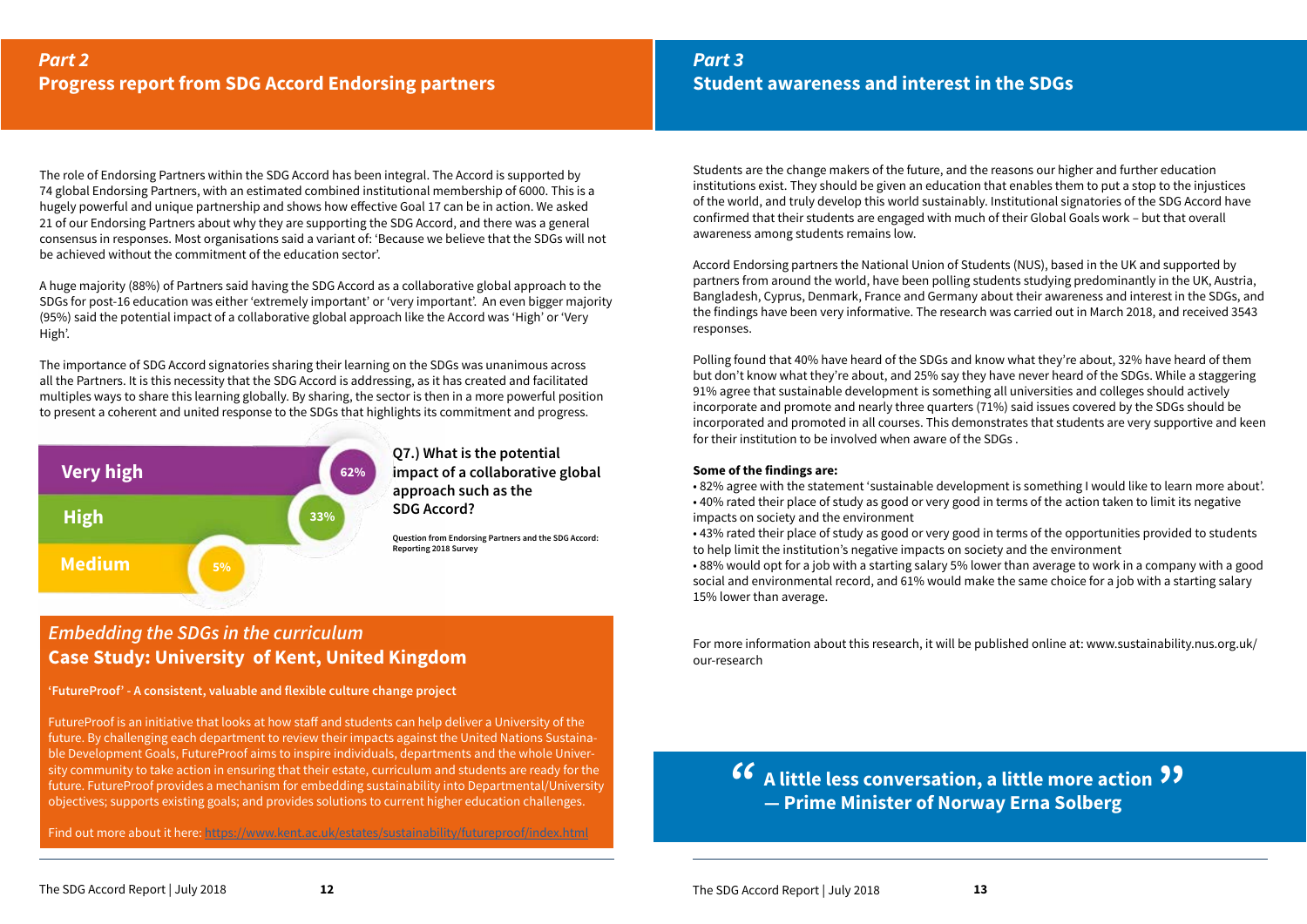### **To the UN**

1. Recognise the SDG Accord and the Global Alliance of university and college sustainability networks as a formal Higher Education Sustainability Initiate (HESI) SDG enabling partner

2. Endorse and communicate the important role higher and further education makes in contributing to delivery across all the SDGs (not just SDG 4)

3. Seek ways to convene tertiary education stakeholders and bring to wider attention examples of best practice from universities and colleges

4. Call on country members to mandate the embedding of Education for Sustainable Development and whole-institution university and college sustainability assessment and formally report on it

5. Enable the UN organisational members of the HESI to more regularly communicate, coordinate and host an annual cross system event in partnership with the Global Alliance

6. Create a mechanism to fund international collaborative interdisciplinary research opportunities in and between universities and colleges on the SDGs.

#### **To All Universities and Colleges**

1. Sign the SDG Accord at a senior leadership level

2. Collaborate with your local Accord Endorsing Partner and contribute to the national and international repository of SDG Accord learning

3. Report formally internally and externally on SDG progress through the SDG Accord Reporting process

4. If your institution undertakes research, change the research application to necessitate researchers' outlining which of the SDGs the work contributes towards

5. If your institution looks to update or begin new processes, incorporate the SDGs. Particularly strategies, policies and the updates to the curriculum or course review process

6. Look for innovative ways to increase staff and student capacity to address the SDGs.

#### **To Students**

1. Sign the SDG Accord

2. Start a conversation with your university or college and ensure the SDGs are being integrated into your course and/or research, as well as wider operational and engagement activities 3. Be the change you want to see.

### **To Accord Endorsing Partners**

1. Encourage your members to sign the SDG Accord and facilitate their national and international knowledge exchange

2. Integrate the SDGs into the tools, standards and accreditations you control

3. Create new resources and services to support your members to engage more staff and students in the SDGs, and create new approaches to SDG research

4. Create more opportunities for national and international SDG collaborations across other networks which are part of the Global Alliance.

### **Conclusion**

This research identifies the critical first steps that universities and colleges are taking to play their part in realising the Sustainable Development Goals. It highlights the optimism and commitment within the sector, and awareness of a hugely rewarding path towards equality and prosperity available to the world if we incorporate them fully into the journey.

Institutions are keen to do more. Most students think universities and colleges should actively promote and move towards implementation of the SDGs through their teaching, research and operations. Sector support networks believe that the SDGs will not be achieved without the commitment of the education sector, given their unique skills and role in society. This must be listened to and acted upon.

There is an opportunity to inspire and show the world's 200 million higher and further education students why the Global Goals are so relevant and important to their lives and careers. The SDG Accord is engaging globally, and creating a collaborative platform to support shared learning and innovative initiatives - but it needs more support.

We would urge the UN, member states, further and higher education institutions and students to read our recommendations and heed their advice. Work with us to further this agenda - the potential for impact is limitless. Together, we can achieve great things.



**Ours can be the first generation to end poverty – and the last**  generation to address climate change before it is too late. 99<br>Former UN Secretary-General Ban-Ki Moon **Former UN Secretary-General Ban-Ki Moon** *"*